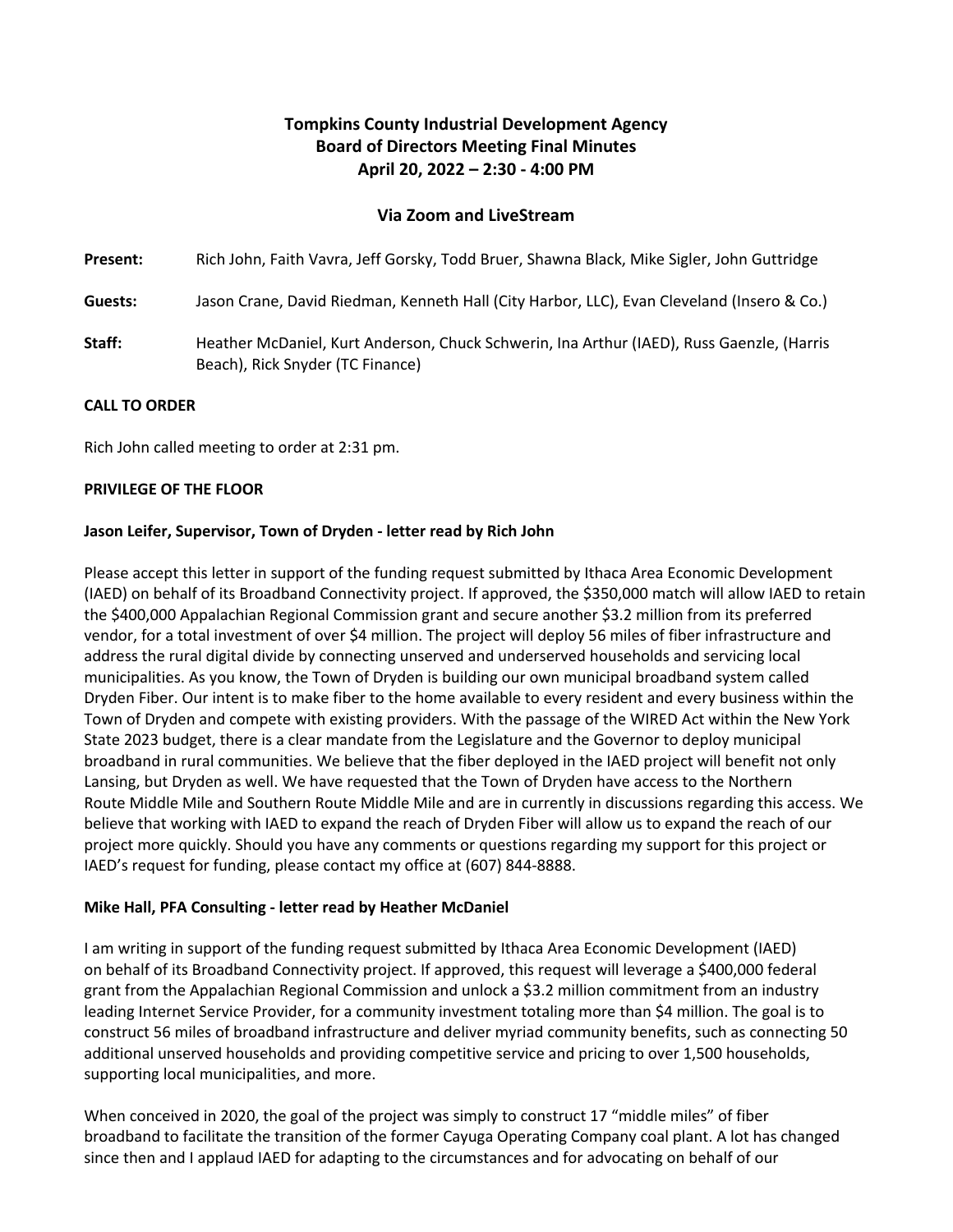community. The pandemic has exposed widespread inequities in digital accessibility and affordability, both of which IAED is helping address through this project. When complete, it will enable remote work and learning environments that better position our economy for future growth and prosperity.

I have worked in concert with IAED to advocate for the repeal of Perm 75 – a state fee on broadband deployment that is especially harmful to rural areas like Tompkins County. During that ultimately successful process, I learned a lot about broadband and IAED's leadership and commitment in delivering this vital infrastructure. I urge you to approve IAED's request for an investment of \$350,000 needed to deliver this important project.

If you or other members of the board have any questions, or seek further information, please do not hesitate to contact me at (607) 279-2662 or  $mhall@pfaconsulting.com$ .

## **Todd Kurzweill - email read by Rich John**

## Dear TCIDA Board members

Thank you for your efforts to continue to improve your application for, approval process, oversight, accountability and communication about economic development project The Ithacan Communication and the opportunity to speak and be heard are important civic opportunities for me.

Are you aware of the October 27, 2020 City of Ithaca Resolution that brought Ithaca College formally into The Ithacan project? Is it a record of the TCIDA?

This Resolution materially changed the DDA that allowed for this project and, initially, protected the tenants of 215 East State Street from Displacement. How and when was this Resolution received by the IAED or TCIDA?

Why weren't the tenants named in this Resolution as they were previously in the DDA?

## **ADDITIONS TO THE AGENDA –** None

### **BUSINESS**

### 2021 Audit Presentation

Rich John reported that the IDA Audit Committee has reviewed the audit documents and approved them based on the authorization given to the committee by the full board at the March 9, 2022, board meeting.

Evan Cleveland of Insero & Co. gave and overview of the 2021 TCIDA/TCDC Audit. He thanked all involved for their help with the audit process. The audit was given an unmodified opinion which indicates a clean audit with all information being fairly stated. There were no issues with the internal controls in place and no difficulties with completing the audit.

Rich John commented that the TCIDA has a large number of projects and show how hard we all are working.

## **Jeff Gorsky made a motion to accept the 2021 TCIDA/TCDC Audit. John Guttridge seconded the motion. The motion was approved 7-0.**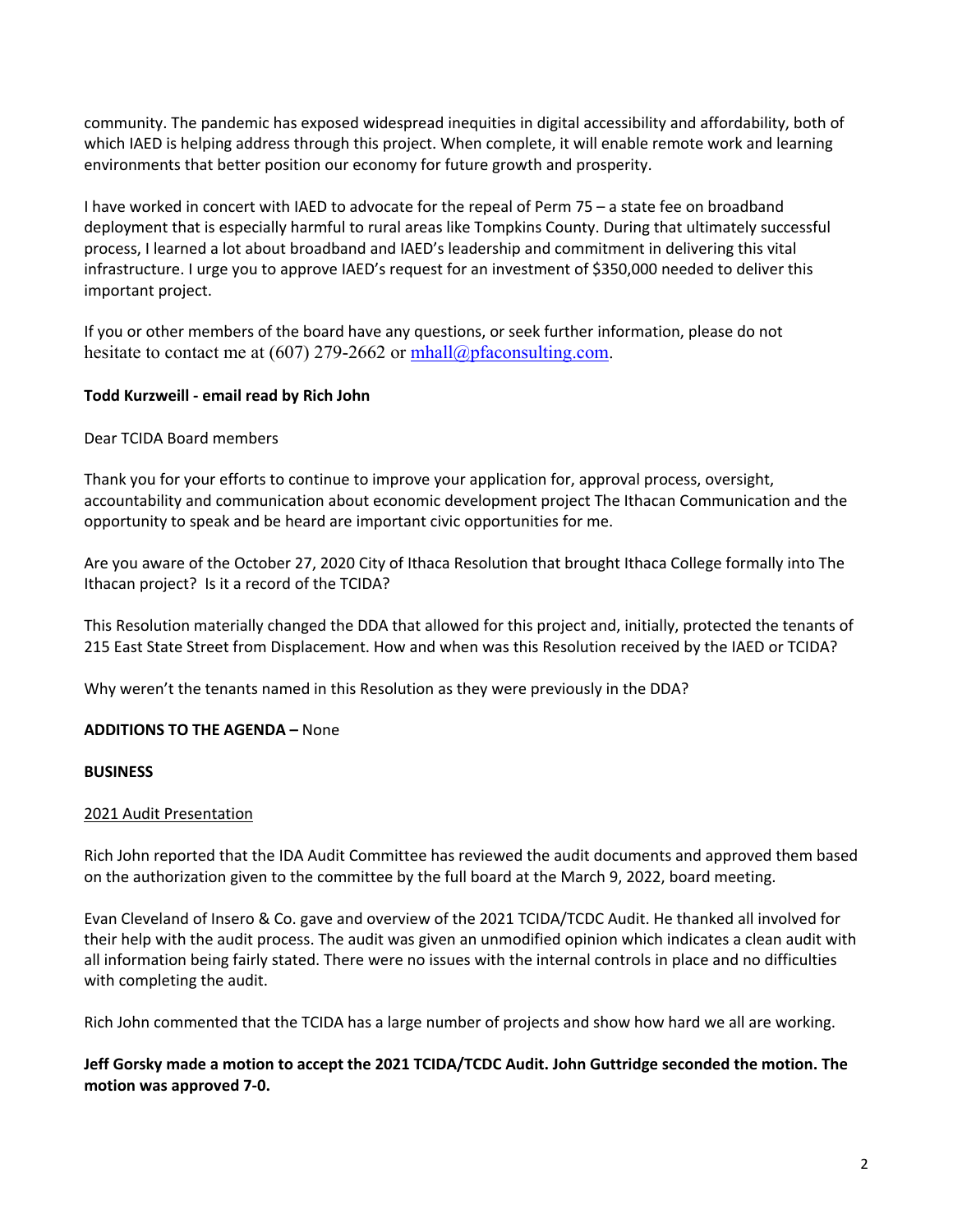## BVSHF III (McKinley) - Project Community Housing Development Fund (CHDF) Payment

John Guttridge commented that the board already acted on this topic at the March 9<sup>th</sup> board meeting. He asked if there was a new proposal before the board. Rich John stated that there was some interest in a motion to renew.

Heather McDaniel stated that Mike Sigler had interest to bring the topic back at this meeting as he was not at the March 9, 2022, board meeting.

John Guttridge asked if this would be without any substantive changes?

Mike Sigler stated that neither he nor Rich John were at the last board meeting and felt that there was several people missing from the last vote.

There was quorum at the last meeting. Rich John stated that a motion to renew would be allowed and Mike Sigler would be the one to do that.

## **Mike Sigler made a motion to renew the BVSHF III Project CHDF Payment motion that was considered at the March 9, 2022, TCIDA Board meeting. Jeff Gorsky seconded the motion.**

Heather offered to read the motion. Shawna stated point of order. This has already been considered twice and she felt that it should not be brought up again just to get the vote that is desired.

Rich John asked for clarification from counsel. He felt that a motion to renew is allowed.

Russ Gaenzle stated that it is at the Board's discretion if they want to reopen something and recast the vote. This is a policy issue versus a legal issue.

John Guttridge asked if we observe Robert's Rules of Order? He stated that RRO do not allow such a reconsideration.

Rich John commented that a motion to renew is allowed under RRO. A motion to reconsider means to bring it up again as a new matter. A motion to renew is the same motion. It is to address the situation such as this when not all were present to consider it.

John Guttridge stated that a two thirds majority vote would be needed to bring it back to the floor or if there had been prior notice.

Russ Gaenzle stated that RRO are not required to be used for a quasi-public body such as the TCIDA unless it is in the by-laws. So, it is still at the board's discretion if they would like to renew the motion.

Rich John asked with the vote at the March 9, 2022, board meeting if there was an issue with the project getting financing and if we could consider this at the next board meeting so that counsel could present a more definitive legal opinion so there is more comfort among the board members.

Todd Bruer asked what would stop someone from bringing up a motion again and again. Russ Gaenzle stated it is still at the board's discretion.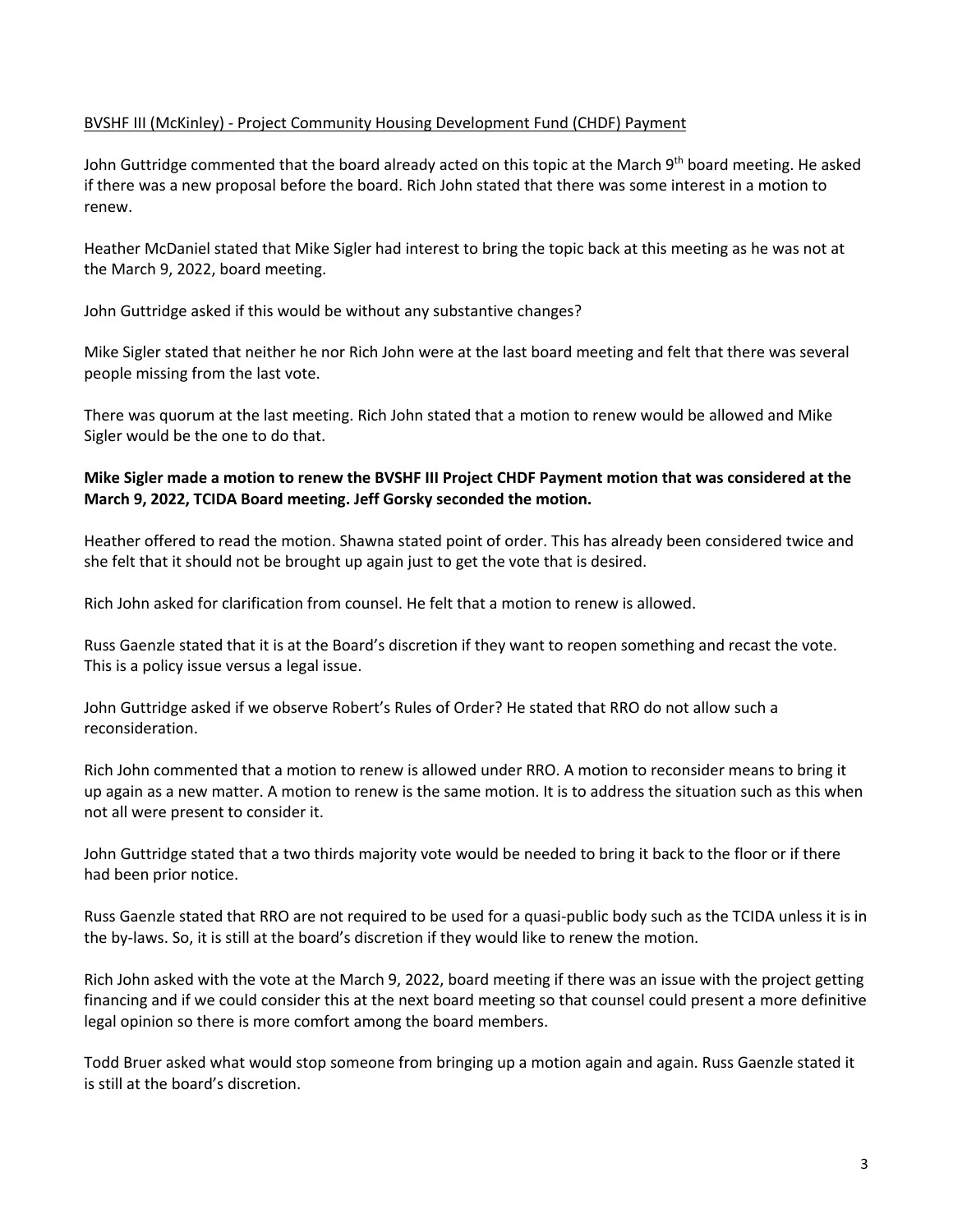Heather McDaniel stated that it is at the pleasure of the board to renew the motion. The way for the board to stop it from being brought up again would be to vote no to the motion to renew. However, she stated that the matter could be tabled for a month to be considered at the Board at the May meeting.

Russ again pointed out that this is a policy matter versus a legal matter and is at the board's discretion. John Guttridge asked if the municipalities need to be notified if the board is deviating from its policy. In this case, there is no need. Notification is needed if the IDA is going to deviate from the standard PILOT schedule.

Rich John stated that Mike Sigler made the motion, and he would like to let all the board vote on this. He would also like all to be comfortable with the information. He asked if Mike would table the motion for a month. The topic will be put on the May agenda, and all will know that we will consider this in one month.

**Mike Sigler stated that he is okay with tabling the motion for a month**. John Guttridge asked that what exactly will be voted on is included in the agenda packet. He asked that documentation for all agenda items be included in future board agenda packets.

## City Harbor, LLC - Amendment

Heather McDaniel introduced the agenda item. This project was originally approved in June 2020 as phase one of the project. The project agreement was executed in August 2021. This is an amendment request to the original project agreement. The developer has decided to move forward with phase 2 concurrently. The environmental review for both phases was done by the City of Ithaca in 2020. A request for amendment memo is in the agenda packet. There are several increased community benefits outlined as well.

Jason Crane, Jodi Edger, Jessica Edger of Edger Enterprises and David Riedman of Riedman Companies presented the City Harbor project's request for an amendment to their project agreement dated August 31, 2021. In addition to constructing in one phase, the project plans have been fine tuned to include a greater portion of public access space, additional pocket parks and a change in apartment unit mix that will allow access to more residents of Ithaca and the surrounding area by offering studio units with rents starting at \$1,950 per month.

The original issue with adding a second means of egress to the project has been resolved. Also, the affluent wastewater system has been completed as well as fixes to the docks have been done.

Heather McDaniel stated that the amendment request increases the financial incentives original approved. Therefore, the amendment request needs to go to a public hearing.

## **John Guttridge made a motion to send the City Harbor, LLC amendment request to a public hearing. Jeff Gorsky seconded the motion. The motion was approved 7-0.**

John Guttridge asked about changes being made to the Newman Center. The project does not have site control of that parcel. They would like to work with the City to facilitate this. However, the timing may not be concurrent with this project.

Todd Bruer asked if the project would consider following the updated IDA local labor policy requirements of 75% local labor? David Riedman stated that they will strive to achieve as high a local percentage of local labor as possible. It is in the projects best interests to procure as much local supply and labor as possible but for some items or trades this may not be possible.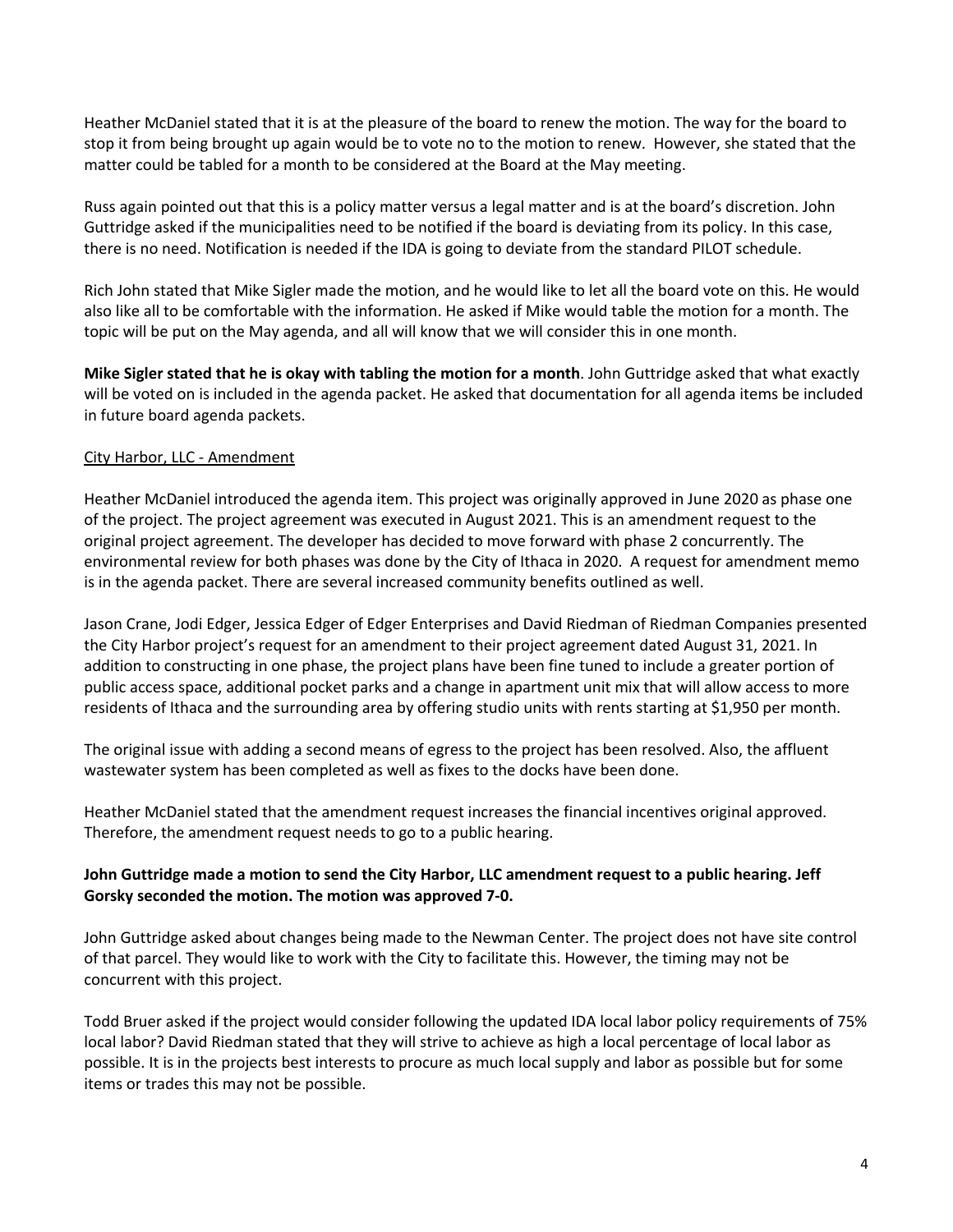Todd asked what the average rent would be. There has been a lot of planning regarding this. Studio apartments have been added to the unit mix. The rents will start around \$1,500/month for the smaller studio apartments.

It was confirmed that the waterfront sidewalk will be open to the public and that there will be boat slips for rent. The trail will also be handicap accessible.

## Broadband Support Request

Kurt Anderson and Chuck Schwerin of IAED presented a request of \$350,000 from the TCIDA as an investment to support the match requirement of an ARC Grant for broadband expansion in Tompkins County.

Ithaca Area Economic Development (IAED) seeks to leverage a \$400,000 Appalachian Regional Commission (ARC) grant to extend broadband access into Lansing. The grant requires 1-to-1 match. IAED has secured a \$50,000 commitment from the Tompkins County Development Corporation and is requesting from the Tompkins County Industrial Development Agency (TCIDA) the remaining \$350,000 to proceed.

In 2020, IAED was awarded the ARC grant to install a 17-mile 100GB fiber broadband trunk to enhance economic growth in a coal-impacted community and address the rural digital divide exposed by the pandemic. As part of its approach, IAED proposed to facilitate transition of the recently retired Cayuga Coal Plant into a high-speed, air-cooled data technology center (Cayuga Data Juice; CDJ). The entire CDJ project represents a \$100 million investment–one of the largest in Tompkins County history–and retains one of its most significant taxpayers.

IAED is currently negotiating a term sheet with its preferred vendor. Concurrently, IAED is seeking replacement for the initial CDJ match commitment (\$350,000) due to the company's Bitcoin mining operations at its three other facilities and unwillingness to remove it from the list of alternative uses for the site. After a thorough evaluation of all available information, IAED leadership has determined that the only viable option–to retain the ARC funding and deliver the comprehensive community benefits outlined above–is to disassociate entirely from CDJ. Per the terms of the grant, the fiber routes will converge near CDJ, but the site will not be served as part of the project.

## **Todd Bruer made a motion to approve the request from Ithaca Area Economic Development of \$350,000 to support its broadband infrastructure project. Jeff Gorsky seconded the motion.**

Shawna Black and John Guttridge stated that they are also concerned about the possibility of Cayuga Data Juice datamining for cryptocurrency and would like to include restrictions on bitcoin data mining on the internet provider the line is leased to.

Chuck Schwerin stated that IAED would only control 50% of the access. The other 50% would be controlled by the Internet Service Provider. He stated that anyone can tap into the internet lines and currently datamining is still legal.

It was pointed out that IAED is not a regulatory body. New York State or Tompkins County would be the entities that could set up regulation regarding bitcoin mining restrictions.

Shawna Black sees this as a pathway to cryptocurrency mining and cannot support this. She will be voting no.

John Guttridge specifically would like to restrict commercial bitcoin mining via language in the lease. He also wondered if the IDA is the correct source of funding support. Does this request to support residential broadband versus commercial job creating fit into the IDA's mission. He will be voting no.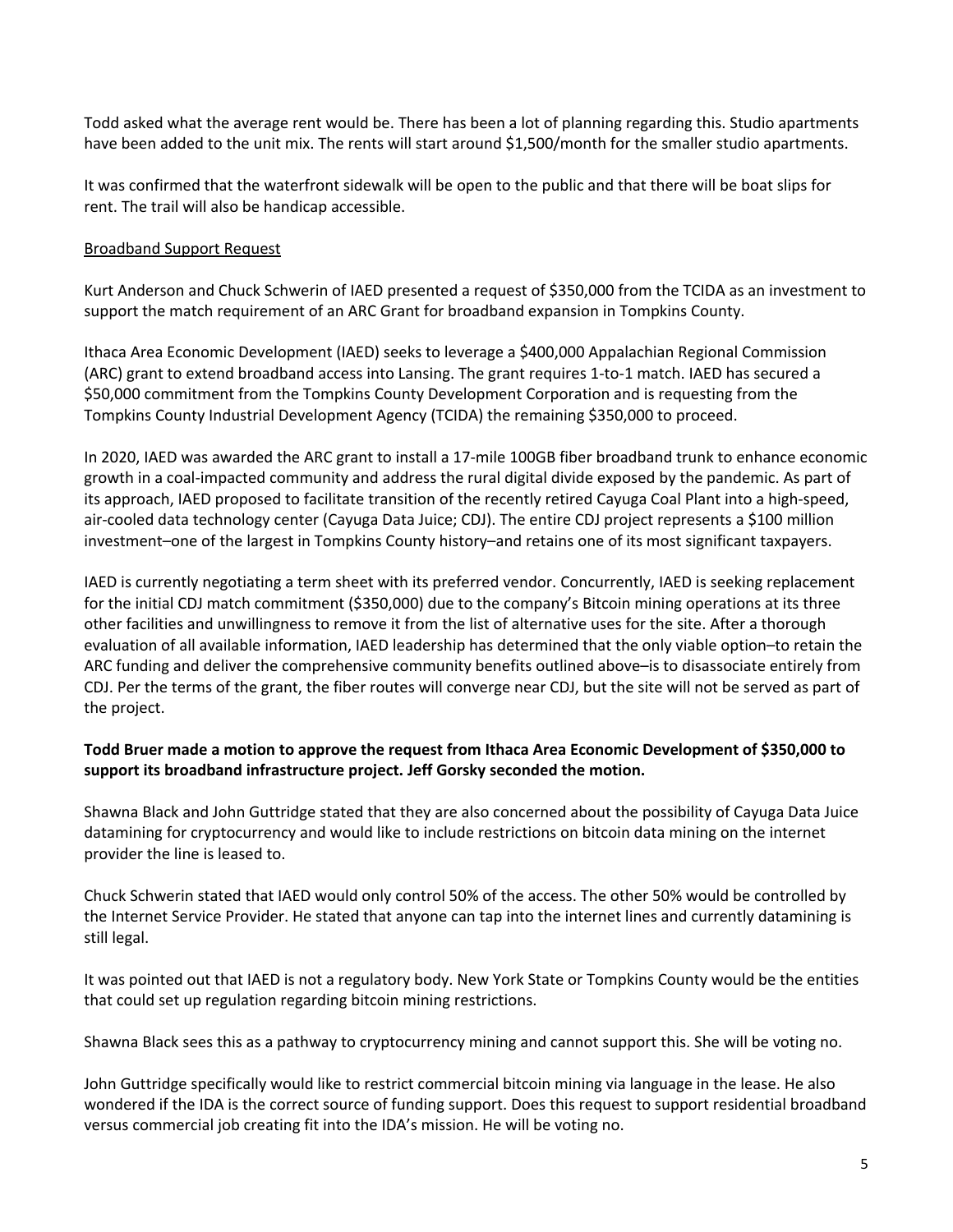Mike Sigler stated that the old power plant is just a building. It is no longer a power plant. If the current owner wants to bitcoin mine, they would be buying market rate electricity. There are other sites with cheaper electric rates that would be better suited for bitcoin mining (Groton NY, Watkins Glen NY). Broadband is the important thing in this proposal.

Todd Bruer stated that broadband would help those working remotely and will help bring more businesses into the County. Can we legally restrict how the broadband would be used?

Russ Gaenzle commented that restrictions can be put into the legal documents, but the question would be how the IDA would enforce those restrictions. This would not be a project that would be subject to the IDA's recapture policy.

Chuck Schwerin stated that if the state creates a law prohibiting bitcoin mining then it could be enforced by the state.

Jeff Gorsky stated that he feels the broadband benefits outweigh any other concerns. He will be voting yes. He asked about the amount of power generation/MW needed to bitcoin mine. Kurt Anderson stated that at its other sites, Cayuga Data Juice has a 350 MW allocation. Currently the old power plant site has the power allocation of 50 MW, which is not enough power to facilitate datamining. It is not the volume of space used on the internet fiber that is of interest to bitcoin miners, it is the power that allows it.

John Guttridge feels that since this site was a power generating site with the correct lines hooked up there may be a time in the future where they could get a larger allocation of power. This could lead to future environmental damage. It shouldn't be hard to differentiate between commercial and residential usage. He feels that putting the restrictions into the lease documents would be an easy concession. If done, he would support the request for funding.

Faith Vavra stated that she knows now hard it is to obtain an ARC grant and she would not want to forfeit the opportunity.

Rich John stated that he is no fan of bitcoin mining due to environmental damage and also due to the opportunity for illegal activities brought about by this. However, this is something the State will need to regulate. He feels the huge benefit of bringing broadband to those currently underserved outweighs any risks.

**John Guttridge moved to amend the original motion to add language that the lease on the fiber facility would contain a provision that would place any operator in default of their lease with substantial financial consequences if they connect to an industrial scale cryptocurrency operation. Shawna Black seconded the amendment to the motion.**

Shawna Black asked if the attorney feels this is doable.

Russ Gaenzle commented language can be put into legal documents restricting leasing for bitcoin purposes. However, he is unsure if they would be enforceable.

Rich John asked if the IDA did this would we be subject to litigation for singling out one user over another? The answer is yes.

Todd Bruer stated he feels the amendment is friendly.